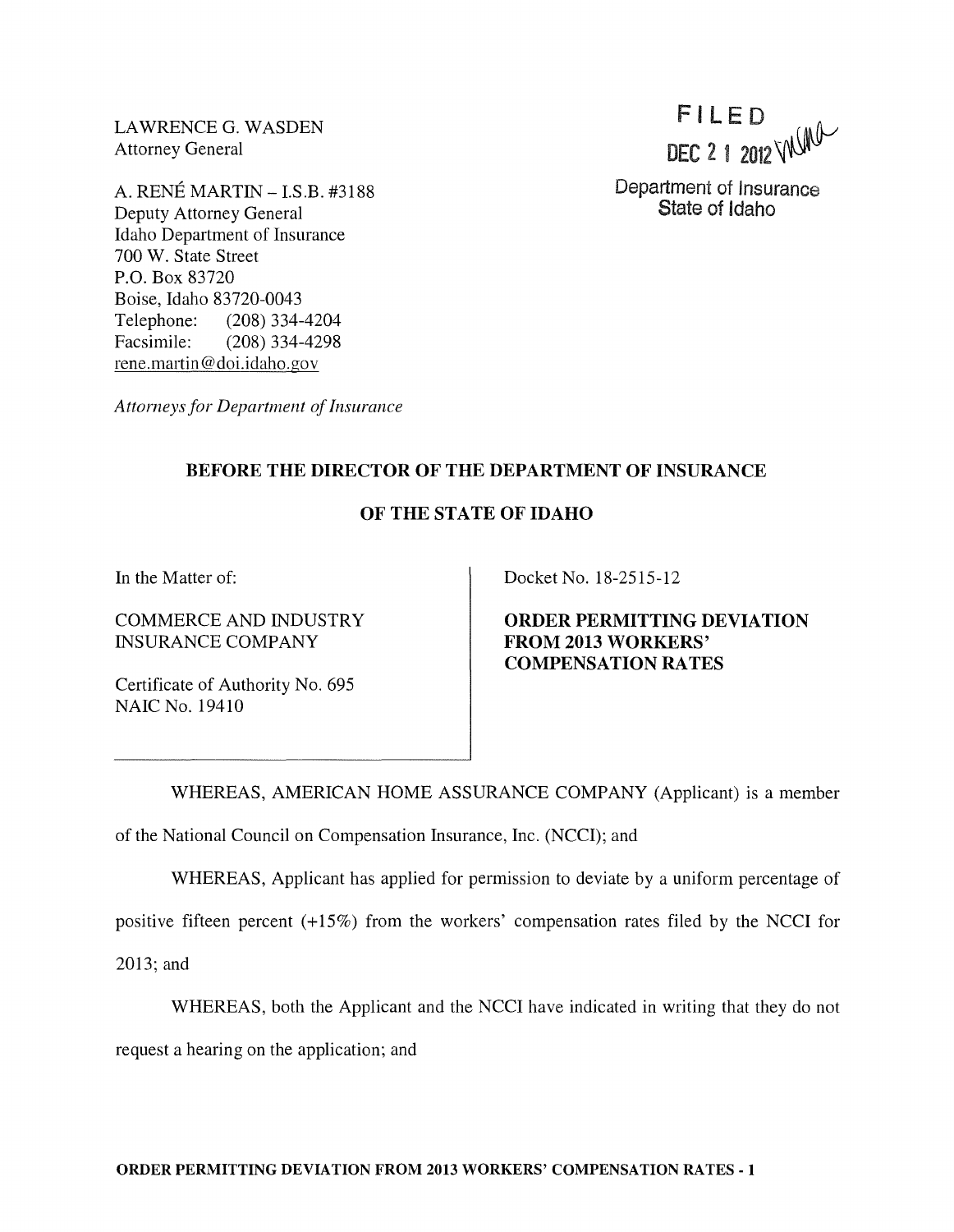WHEREAS, the Director of the Department of Insurance, having reviewed and being fully apprised of the Applicant's request to deviate from the Idaho workers' compensation premium rates filed by the NCCI for 2013, has determined that the requested rate deviation is justified;

NOW, THEREFORE, IT IS HEREBY ORDERED that, pursuant to Idaho Code § 41- 1614, the Applicant's request for a uniform percentage deviation of positive fifteen percent (+15%) from the workers' compensation rates filed by the NCCI for 2013, exclusive of terrorism rates, is GRANTED. This deviation from the Idaho workers' compensation premium rates filed by the NCCI for 2013 shall take effect on January 1,2013, and shall remain in effect for one year from that date unless terminated sooner with the approval of the Director.

DATED this  $\frac{2}{\sqrt{2}}$  day of December, 2012.

STATE OF IDAHO DEPARTMENT OF INSURANCE

William few

Director